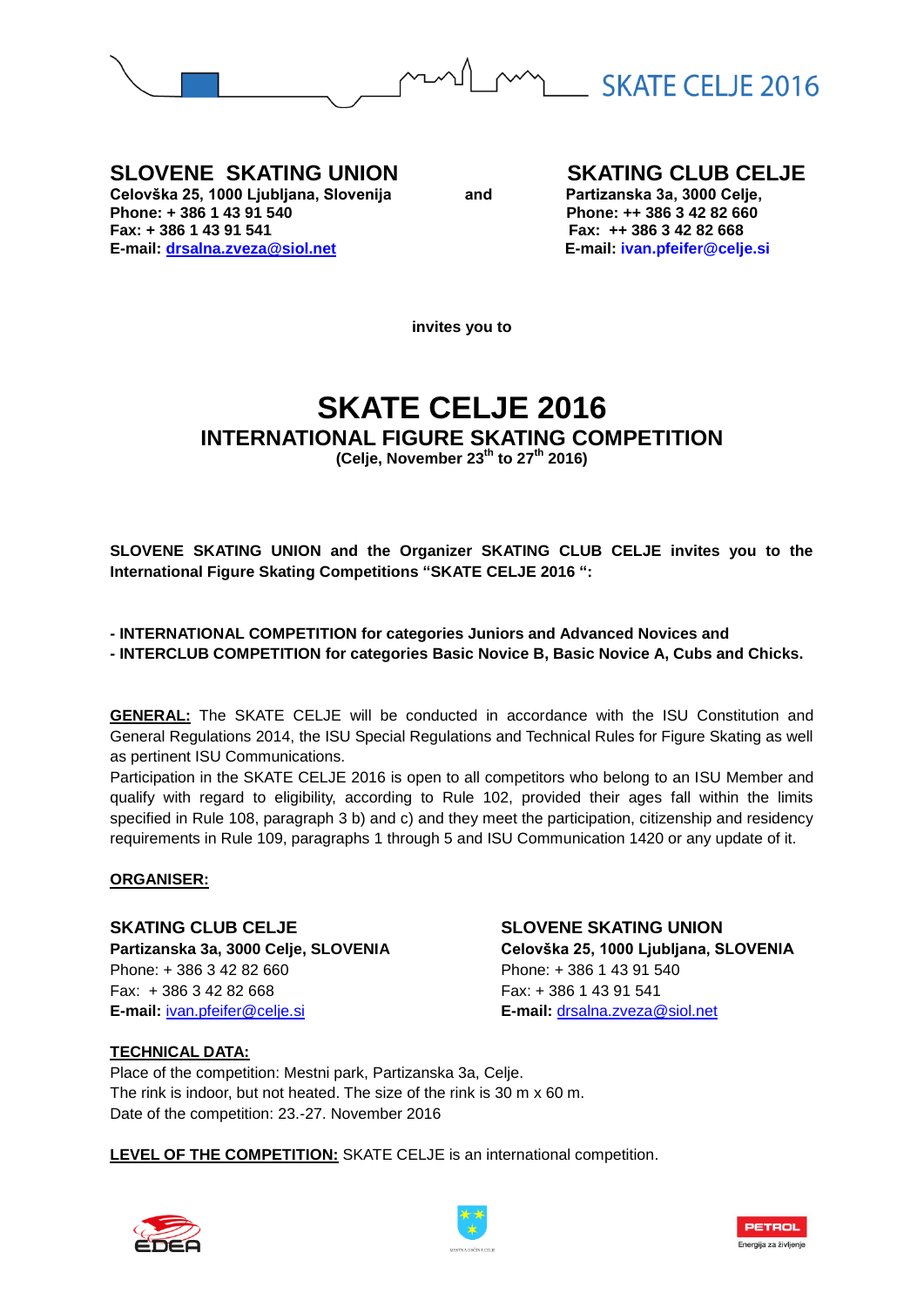

**ENTERING THE CONTEST:** Competitors to Advance Novice and Junior categories (*International competition)* must be entered through their Member Federation ( it is also open for clubs, which are members of National Figure Skating Federations, associated with the ISU).

Entries for younger categories ( *Interclub competition*) will be accepted only by clubs, which are members of National Figure Skating Federations, associated with the ISU.

All ISU members and clubs, which are members of National Figure Skating Federations associated with ISU, are invited to take part at the competition. Each member and club may enter 2 competitors in each category (2 males and 2 females). The organizing union and club takes right to enter more competitors.

In case of too many entries, the organizer reserves the right to limit the number of participants. The maximum entries accepted will be approximately 30 in each category.

*Each participant must send to web administrator request for code direct online registration and realize the entry not later (deadline for entries) than November 12th 2016.* The entries for the competition will be held via web portal europeancriterimu.eu. Before entry procedure club/association representative need to apply for new account on www.europeancriterium.eu/ Account/Register.

The "Program Content Sheet" for all categories must be returned to the Organizing Committee not later than November 12<sup>th</sup> 2016. It is mandatory that the Program Content Sheet will be filled precisely by each Skater in English using terminology for the elements listed in the respective ISU Communication.

**Deadline for entries:** All entries (competitors, judges, team leaders, coaches, other participants) are expected not later than *November 12th 2016.*

#### **Cancellation:**

**Cancellation of the competitor entry, if any, has to be done till November 19th 2016 with e-mail to organizer.** For any latter cancellation the team leader of Federation or Club will be asked to pay the entry fee.

#### **Entry fee:**

Entry fee is **40 EUR per skater** for the categories Chicks, Cubs, Basic Novice A and B and **50 EUR per skater** for the categories Novices and Juniors**.** The entry fee must be paid for each competitor at the Registration before the competition.

#### **Citizen / Residence requirements and Clearance Procedure:**

In accordance with Rule 109 of ISU Regulations and ISU Communication 1420 or any update of it, all skaters who do not have the nationality of the Member by which they have been entered or who, although having such nationality, have in the past represented another Member, must produce an ISU Clearance Certificate.

The local organizing committee has the right and obligation to check the personal identification documents of the athletes to determine whether they are allowed to compete, whether they are competing in the right category, etc. Without the documents, the athlete will be excluded from the competition.





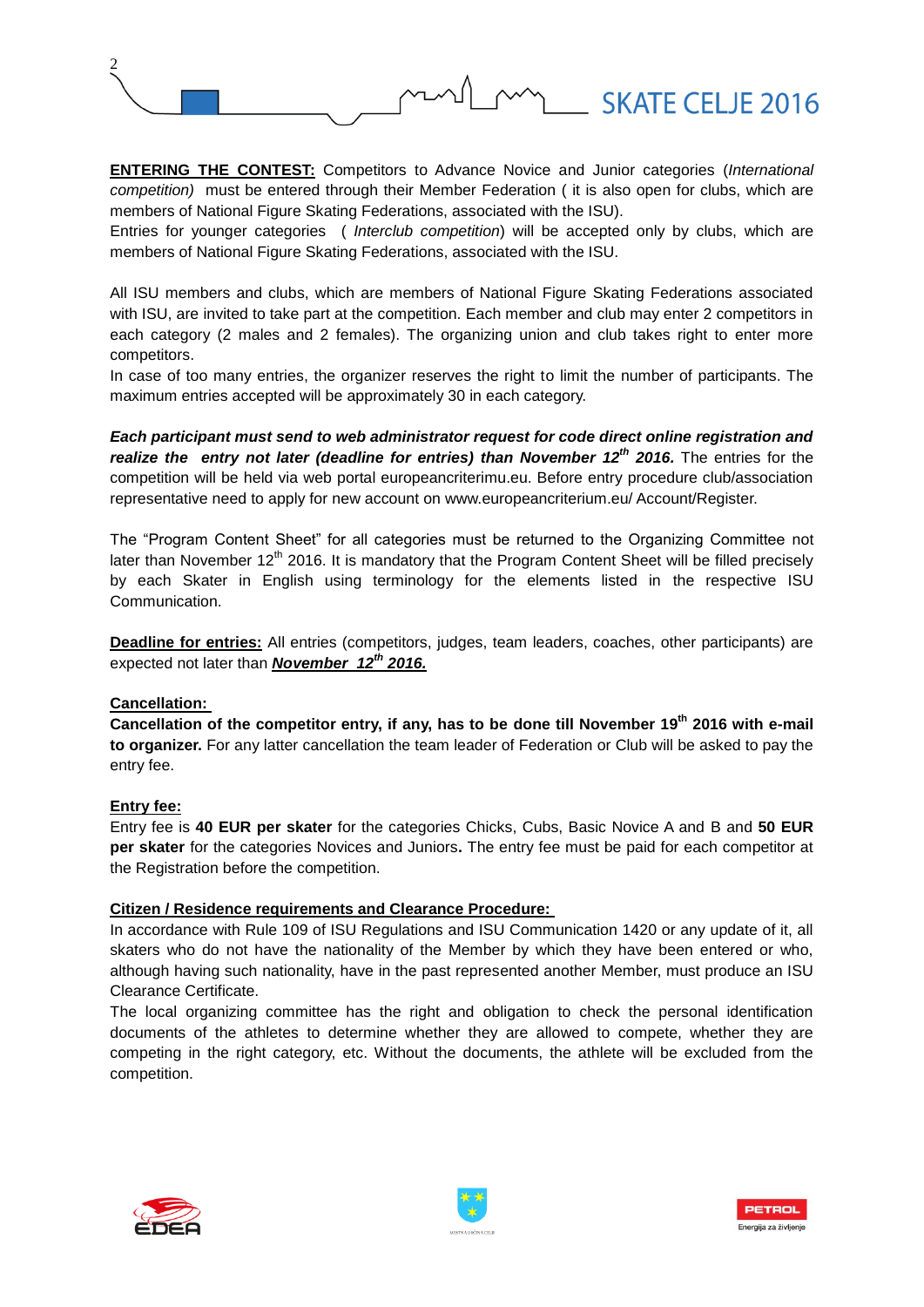# **CATEGORIES:**

#### **JUNIOR LADIES**

Short Program: Max 2 min 40 sec, +/-10 sec

The required elements to be skated are those listed in ISU Technical Rules Single & Pair Skating 2016, Rule 611, paragraphs 1 and 3 for 2016/17.

Free Skating: 3 min 30 sec, +/- 10 sec

In accordance with ISU Technical Rules Single & Pair Skating 2016, Rule 612 and the respective ISU Communications. Special attention should be paid to the "well balanced program" and the element value.

## **JUNIOR MEN**

Short Program: Max 2 min 40 sec, +/-10sec

The required elements to be skated are those listed in ISU Technical Rules Single & Pair Skating 2016, Rule 611, paragraphs 1 and 3 for 2016/17.

Free Skating: 4 min, +/- 10 sec

In accordance with ISU Technical Rules Single & Pair Skating 2016, Rule 612 and the respective ISU Communications. Special attention should be paid to the "well balanced program" and the element value.

#### **ADVANCED NOVICE GIRLS**

Age and requirements according to the ISU Technical Rules Single and Pair Skating 2016, ISU Communication 2024 and all respective ISU Communications. Short Program: Max 2 min 20 sec, +/-10sec Free Skating: 3 min +/-10 sec

## **ADVANCED NOVICE BOYS**

Age and requirements according to the ISU Technical Rules Single and Pair Skating 2016, ISU Communication 2024 and all respective ISU Communications.

Short Program: Max 2 min 20 sec, +/-10sec Free Skating: 3 min 30 sec, +/-10 sec

#### **BASIC NOVICE B I. GIRLS**

Age requirements: Basic Novice B skater is who was born: 1.7.2001 - 30.6.2002 Requirements according to the ISU Technical Rules Single and Pair Skating 2016, ISU Communication 2024 and all respective ISU Communications. Free Skating: 3 min, +\- 10 sec

#### **BASIC NOVICE B II. GIRLS**

Age requirements: Basic Novice B skater is who was born: 1.7.2002 – 30.6.2003 Requirements according to the ISU Technical Rules Single and Pair Skating 2016, ISU Communication 2024 and all respective ISU Communications. Free Skating: 3 min, +\- 10 sec

## **BASIC NOVICE B BOYS**

Age requirements: Basic Novice B skater is who was born: 1.7.2001 - 30.6.2003 Requirements according to the ISU Technical Rules Single and Pair Skating 2016, ISU Communication 2024 and all respective ISU Communications. Free Skating: 3 min, +\- 10 sec





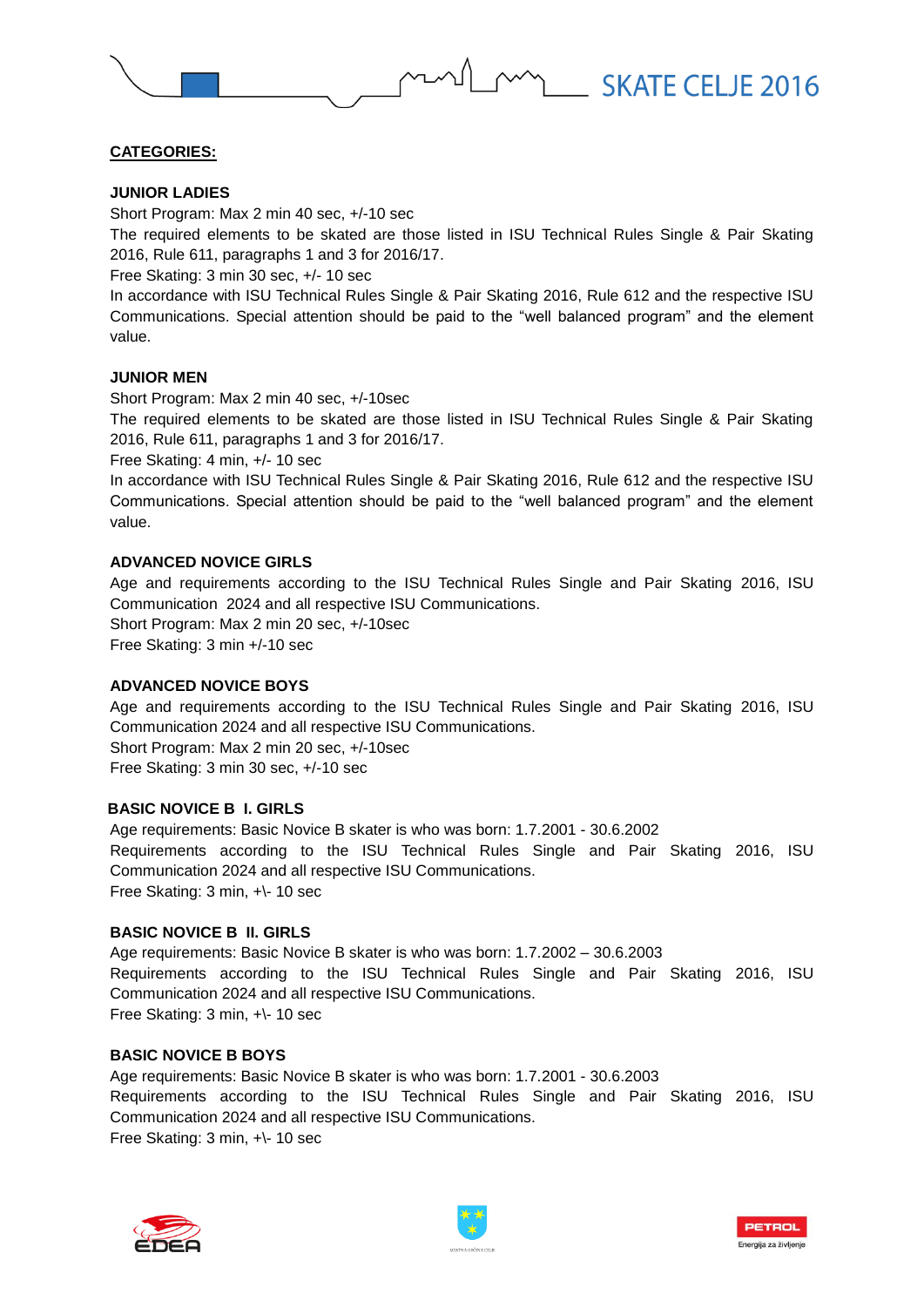

#### **BASIC NOVICE A I. GIRLS**

Age requirements: Basic Novice A skater is who was born: 1.7.2003 – 30.6.2004 Requirements according to the ISU Technical Rules Single and Pair Skating 2016, ISU Communication 2024 and all respective ISU Communications. Free Skating: 2 min 30 sec, +/- 10 sec

#### **BASIC NOVICE A II. GIRLS**

Age requirements: Basic Novice A skater is who was born: 1.7.2004 – 30.6.2005 Requirements according to the ISU Technical Rules Single and Pair Skating 2016, ISU Communication 2024 and all respective ISU Communications. Free Skating: 2 min 30 sec, +/- 10 sec

#### **BASIC NOVICE A III. GIRLS**

Age requirements: Basic Novice A skater is who was born: 1.7.2005 – 30.6.2006 Requirements according to the ISU Technical Rules Single and Pair Skating 2016, ISU Communication 2024 and all respective ISU Communications. Free Skating: 2 min 30 sec, +/- 10 sec

## **BASIC NOVICE A BOYS**

Age requirements: Basic Novice A skater is who was born: 1.7.2003 – 30.6.2006 Requirements according to the ISU Technical Rules Single and Pair Skating 2016, ISU Communication 2024 and all respective ISU Communications. Free Skating: 2 min 30 sec, +/- 10 sec

#### **CUBS I. GIRLS**

Age requirements: Cubs Skater is, who was born: 1.7.2006 – 30.6.2007 Free Skating: 2 min, +/- 10 sec

## **CUBS II. GIRLS**

Age requirements: Cubs Skater is, who was born: 1.7.2007 – 30.6.2008 Free Skating: 2 min, +/- 10 sec

#### **CUBS BOYS**

Age requirements: Cubs Skater is, who was born: 1.7.2006 – 30.6.2008 Free Skating: 2 min, +/- 10 sec

#### **A well balanced CUBS Free Skating Program must contain:**

**a)** Maximum of 4 jump elements for Girls and Boys, one of which must be an Axel type jump. There may be up to two (2) jump combinations or sequences. Jump combination can contain only two (2) jumps. A jump sequence can contain any number of jumps, but only the two most difficult jumps will be counted. Triple jumps are not permitted. Any single or double jump (including Double Axel) cannot be lexecuted more than twice in total.

**b)** There must be a maximum of two (2) spins of a different nature (abbreviation), one of which must be a spin combination with or without change of foot (minimum of six (6) revolutions in total) and one spin with no change of position and with or without change of foot (minimum of six (6) revolutions in total). Flying entry is allowed.





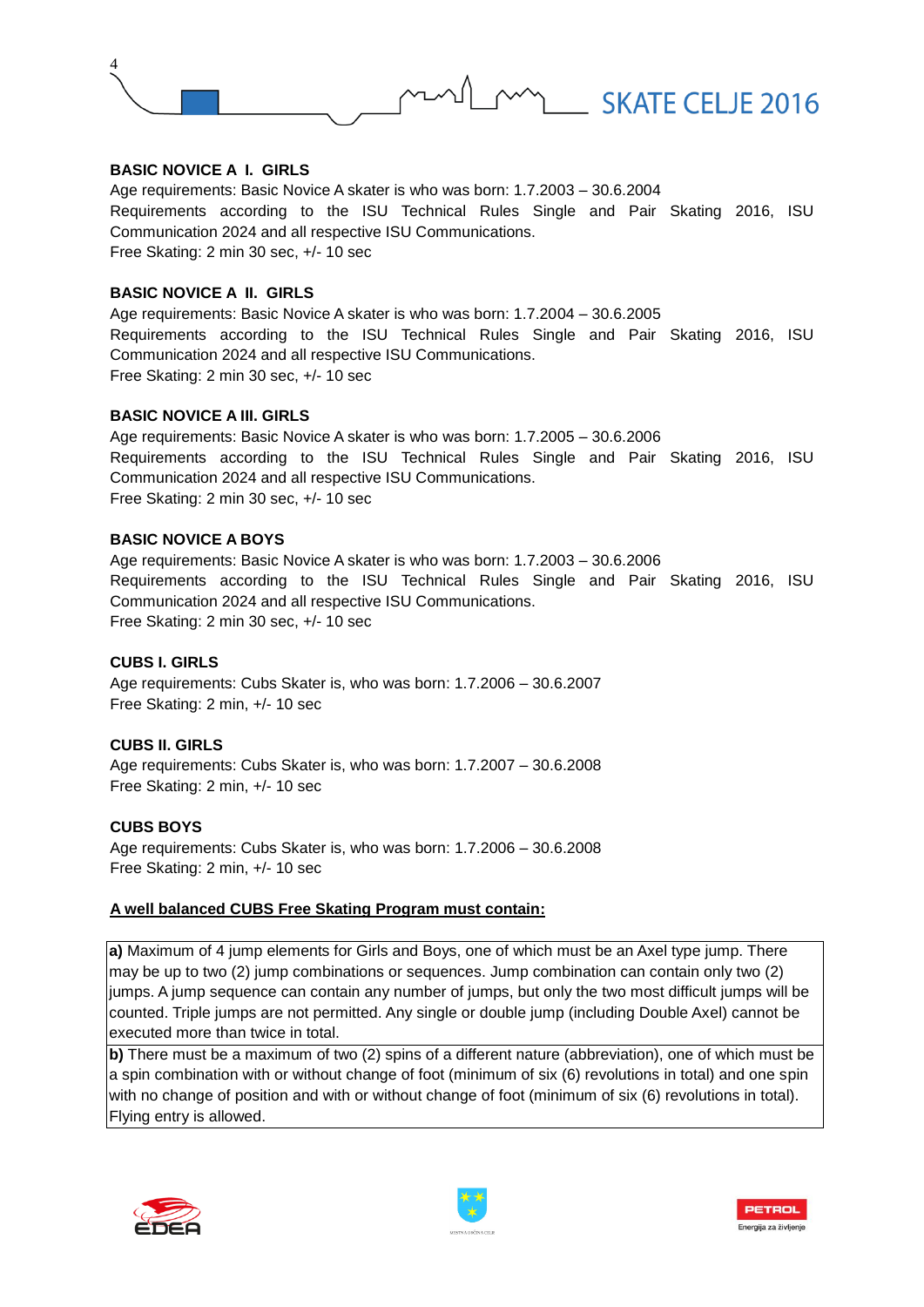**c)** There must be a maximum:

 for Girls one (1) Choreographic sequence which includes at least one 3 seconds long spiral position. The sequence will have a fixed Base value and evaluated in GOE only.

MALL SKATE CELJE 2016

 for Boys maximum of one (1) step sequence with a fixed Base value and evaluated in GOE only.

**Level explanation:** For all elements which, are subject to Levels, only features up to **Level 2** will be counted. Any additional features will not count for Level requirements and will be ignored by the Technical Panel.

The Program Components are only judged in - Skating Skills - Performance/Execution The factor of the Program Components is 2.5

# **CHICKS I. GIRLS**

Age requirements: Chicks Skater is, who was born: 1.7.2008 – 30.6.2009 Free Skating: 2 min, +/- 10 sec

# **CHICKS II. GIRLS**

Age requirements: Chicks Skater is, who was born: 1.7.2009 and younger. Free Skating: 2 min, +/- 10 sec

## **CHICKS BOYS**

Age requirements: Chicks Skater is, who was born: 1.7.2008 and younger Free Skating: 2 min, +/- 10 sec

## **A well balanced CHICKS Free Skating Program must contain:**

**a)** Maximum of 4 jump elements for Girls and Boys, one of which must be an Axel type jump. There may be up to two (2) jump combinations or sequences. Jump combination can contain only two (2) jumps. A jump sequence can contain any number of jumps, but only the two most difficult jumps will be counted. Triple jumps are not permitted. Any single or double jump (including Double Axel) cannot be executed more than twice in total.

**b)** There must be a maximum of two (2) spins of a different nature (abbreviation), one of which must be a spin combination with or without change of foot (minimum of six (6) revolutions in total) and one spin with no change of position and with or without change of foot (minimum of six (6) revolutions in total). Flying entry is allowed.

**c)** There must be a maximum:

- for Girls one (1) Choreographic sequence which includes at least one 3 seconds long spiral position. The sequence will have a fixed Base value and evaluated in GOE only.
- $-$  for Boys maximum of one (1) step sequence with a fixed Base value and evaluated in GOE only.

**Level explanation:** For all elements which, are subject to Levels, only features up to **Level 2** will be counted. Any additional features will not count for Level requirements and will be ignored by the Technical Panel.

The Program Components are only judged in

- Skating Skills

- Performance/Execution

The factor of the Program Components is 2.5





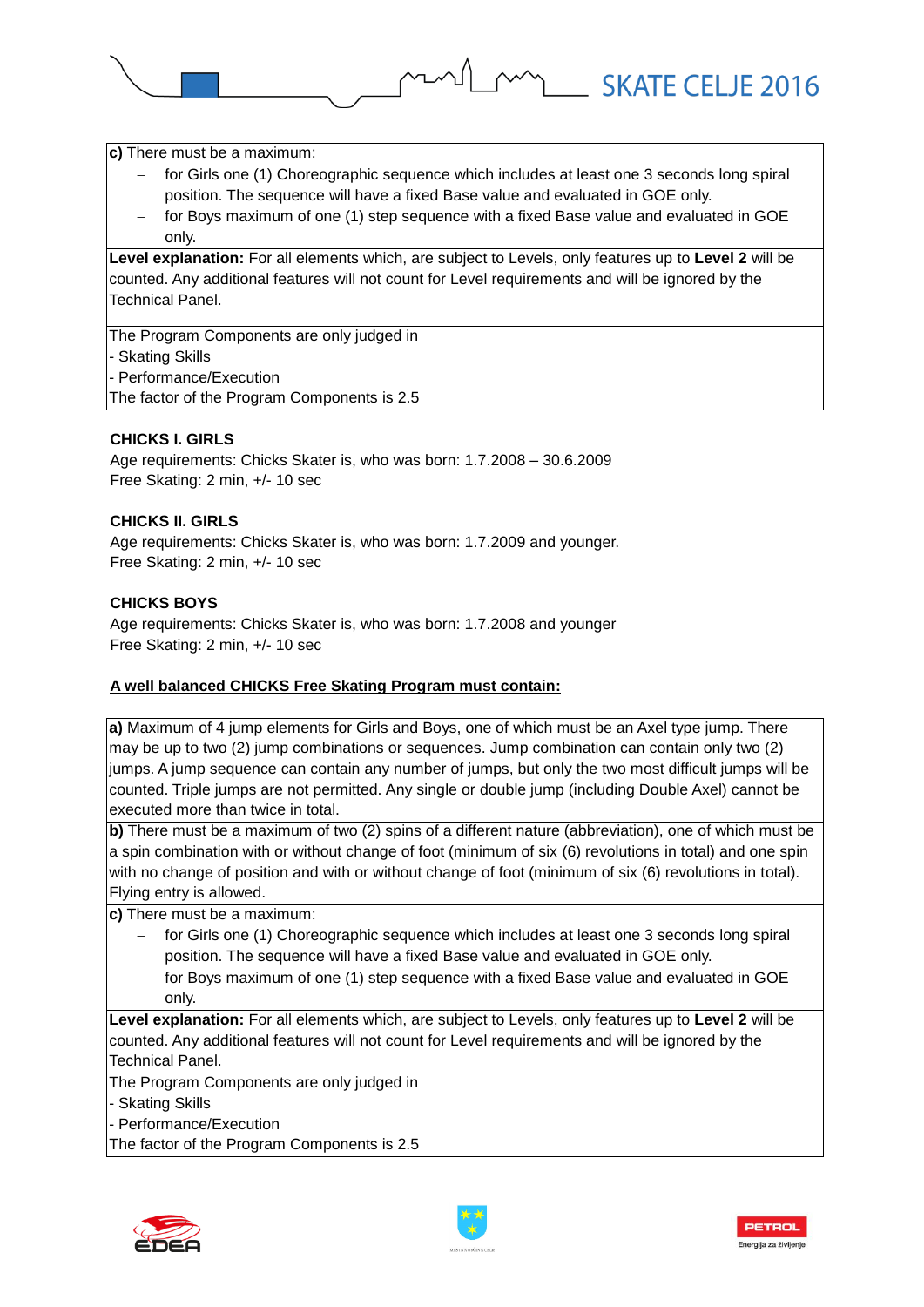

The same ISU Rules regarding judging, refereeing and the work of the Technical Panel apply as in Junior and Senior International Competitions

**CALCULATION OF THE RESULTS:** All results will be calculated in the new ISU Judging System.

**EUROPEAN CRITERIUM TROPHY**: SKATE CELJE 2016 is associated with the European Criterium Tournament 2016/17 for Junior, Advance Novice and younger categories. Results of the Teams will count for competition of International Trophy of Figure Skating European Criterium. Individual points are automatically calculated for all skaters in every category and those are valid in the European Criterium Tournament in the same category. The age requirements and the special regulation for the European Criterium Trophy are published on the website of the EC: www.europeancriterium.eu.

**JUDGES AND TECHNICAL PANEL:** Each ISU Member participating on the competition may enter one or more International or ISU Judge, TC, TS and D/R Operator for different disciplines. Each panel of Judges in Junior and Novice categories will consist 5 judges and 3 judges in younger categories. Accommodation with full board in the **Hotel Evropa\*\*\*\*** will be covered by organizer from dinner on November 23<sup>th</sup> until lunch on November 27<sup>th</sup> 2016 or in the days when the Judge is on duty. Confirmation for Judges will be sent to each Member via fax or E-mail.

**EXPENSES:** Organizer covers the accommodation expenses with full board only for the confirmed Referees, Judges, nominated Technical Controllers and Technical Specialists, Data and Replay Operators in the Hotel Evropa\*\*\*\* ( Krekov trg 4, 3000 Celje). Expenses for accommodation and meals for Competitors and other Team officials will not be covered by the organizer. In case of a Member enter one or more International or ISU Judges, TC, TS, D/R Operator, organizer covers the accommodation expenses for a Team Leader or for a Coach for the days when the Judge is on duty.

**AWARDS:** The Organizer provides diplomas for all competitors after each event. The three best Skaters in each category will be awarded by special presents. The best placed team will be awarded by Cup.

**MUSIC:** Each competitor must deliver a CD with her/his program music(s) to the Organizing Committee Office immediately after arrival. Music will be reproduced on Compact Disc - CD. In accordance with Rule 343, paragraph 1, all discs must show the Competition event, Competitor's name, the Nation and the exact running time of the music (not skating time) including any starting signal and must be submitted at the time of registration. Each program (short program, free skating) must be recorded on a separate disc.

**LIABILITY:** In accordance with ISU Regulations, Rule 119, all participants act on their own responsibility. Organizer will provide medical emergency aid during competition.

**WEB TV**: The draw and the competition will be broadcasted live on: **[www.europeancriterium.eu/](http://www.europeancriterium.eu/)** and **www.drsalniklub-celje.si**.

**ORGANIZING COMMITTEE:** The Office of the Organizing Committee will be located on the ice-rink and will be on disposal from Wednesday, November  $23<sup>th</sup>$  until Saturday, November  $26<sup>th</sup>$  during the whole event.

**ACCOMODATION:** All participants except members of Tehnical Panel and Panel of Judges must cover their accommodation expenses by themselves. Official hotels of the event:





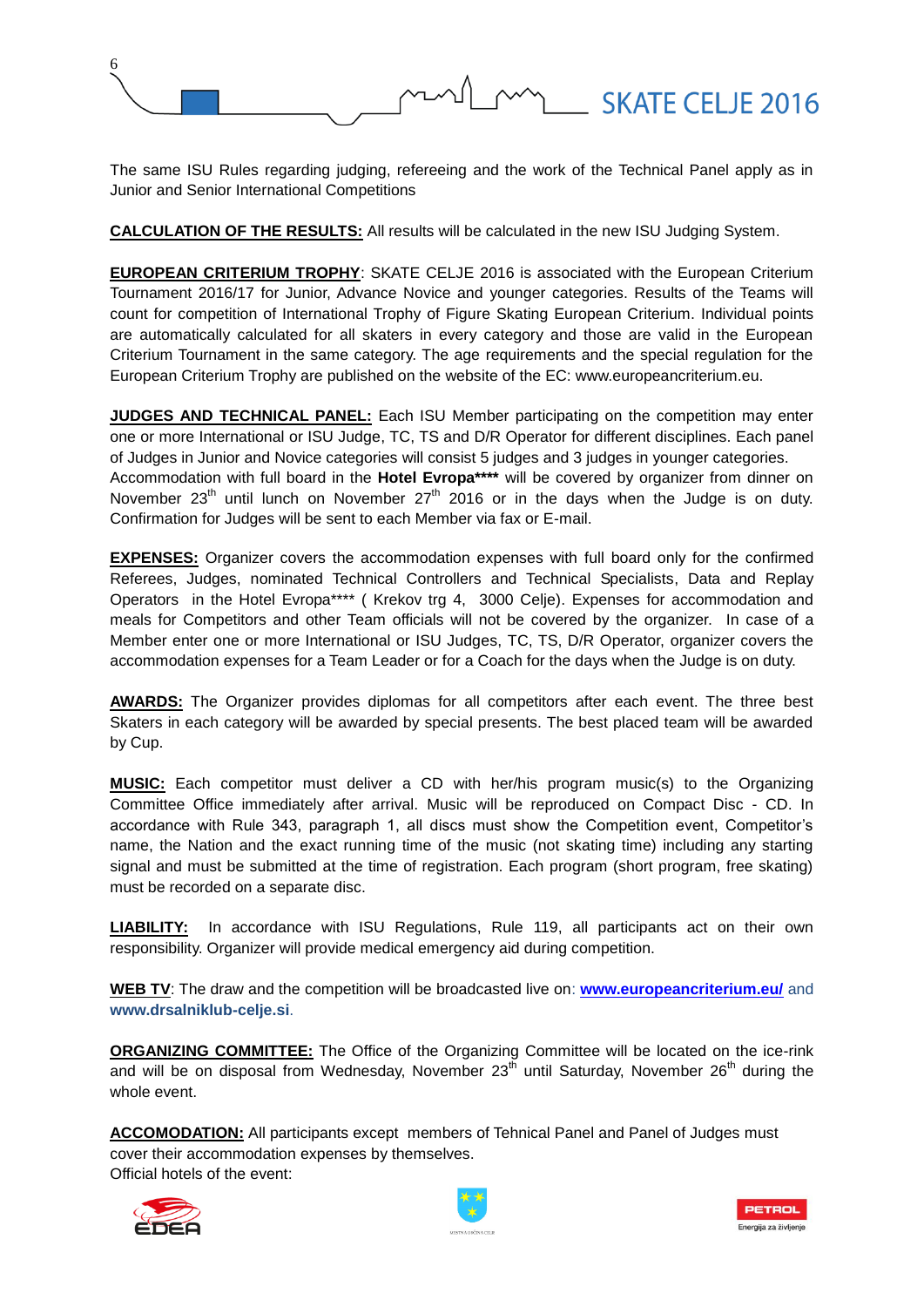

**1/ HOTEL EVROPA \*\*\*\*,** Krekov trg 4, 3000 Celje. Website: [www.hotel-evropa.si,](http://www.hotel-evropa.si/) E-mail: [info@hotel](mailto:info@hotel-evropa.si)[evropa.si.](mailto:info@hotel-evropa.si) Distance from the ice-rink: 500 m, shuttle transfers will not be provided.

**2/ HOTEL CELEIA\*\*\*,** Mariborska c. 3, 3000 Celje. Website: [www.hotel-celeia.si,](http://www.hotel-celeia.si/) E-mail: [info@hotel](mailto:info@hotel-celeia.si)[celeia.si.](mailto:info@hotel-celeia.si) Distance from the ice-rink: 800 m, shuttle transfers will not be provided.

**3/ HOTEL FARAON** \*\*\*, Ljubljanska c. 39, 3000 Celje. Website: [www.hotel-faraon.si,](http://www.hotel-faraon.si/) E-mail: [hotel.faraon@siol.net](mailto:hotel.faraon@siol.net). Distance from the ice-rink: 800 m, shuttle transfers will not be provided.

**4/ HOTEL CELJSKA KOČA \*\*\*,** Pečovnik 31, 3000 Celje, Website: [www.celjska-koca.si:](http://www.celjska-koca.si/) E-mail: [prodaja@celjska-koca.si:](mailto:prodaja@celjska-koca.si) Distance from the ice-rink 7 km, shuttle transfers will not be provided.

**5/ HOTEL GRANDE\*\*\*,** Bezigrajska c.7, 3000 Celje. Website: [www.hotelgrande.si,](http://www.hotelgrande.si/) E-mail: [hotelgrande.celje@siol.com.](mailto:hotelgrande.celje@siol.com) Distance from the ice-rink: 3000 m, shuttle transfers will not be provided.

6/ MCC HOSTEL (Youth hostel), Mariborska c. 2, 3000 Celje. Website: [www.mc-celje.si,](http://www.mc-celje.si/) E-mail: hostel.vodja@mc-celje.si. Distance from the ice-rink: 700 m, shuttle transfers will not be provided.

**7/ YOUTH HOSTEL**, Kosovelova ulica 2, 3000 Celje, Website: [www.dijaski-dom.si,](http://www.dijaski-dom.si/) Email: [ales.brod@ssgt.si.](mailto:ales.brod@ssgt.si) Distance from ice-rink: 400 m, shuttle transfers will not be provided.

## **Accommodation in hotels and hostels must be booked and paid by each member or club directly.**

**ARRIVAL:** Celje is located at the highway A1/E57. It also has a direct train connection to the neighbor countries (Austria, Croatia, Hungary, Italy). The closest airports are Ljubljana Airport, Graz Airport, Zagreb Airport. Organizer can arrange transportation from Airports to Celje on the cost of participant team.

**TRANSFERS: Each member and club itself regulates the carriage from and to the airport** in Slovenia for their own account. Transport from and to the airport may carried by the reception Hotel Evropa or following companies: Goopti - [www.goopti.com,](http://www.goopti.com/) Izletnik Celje - [pv@izletnik.si,](mailto:pv@izletnik.si) ZŠAM Celje – [zsam.celje@siol.net.](mailto:zsam.celje@siol.net)

Contact person for all further information is Mr. Ivan Pfeifer, President of Skating Club Celje, can be contacted by phone GSM ++ 386 41 684 411, fax: ++386 3 4282668 or E-mail *[ivan.pfeifer@celje.si](mailto:ivan.pfeifer@celje.si)* 

## **See you in Celje and accept our sincere regards!**

 **Ivan PFEIFER President of OC**